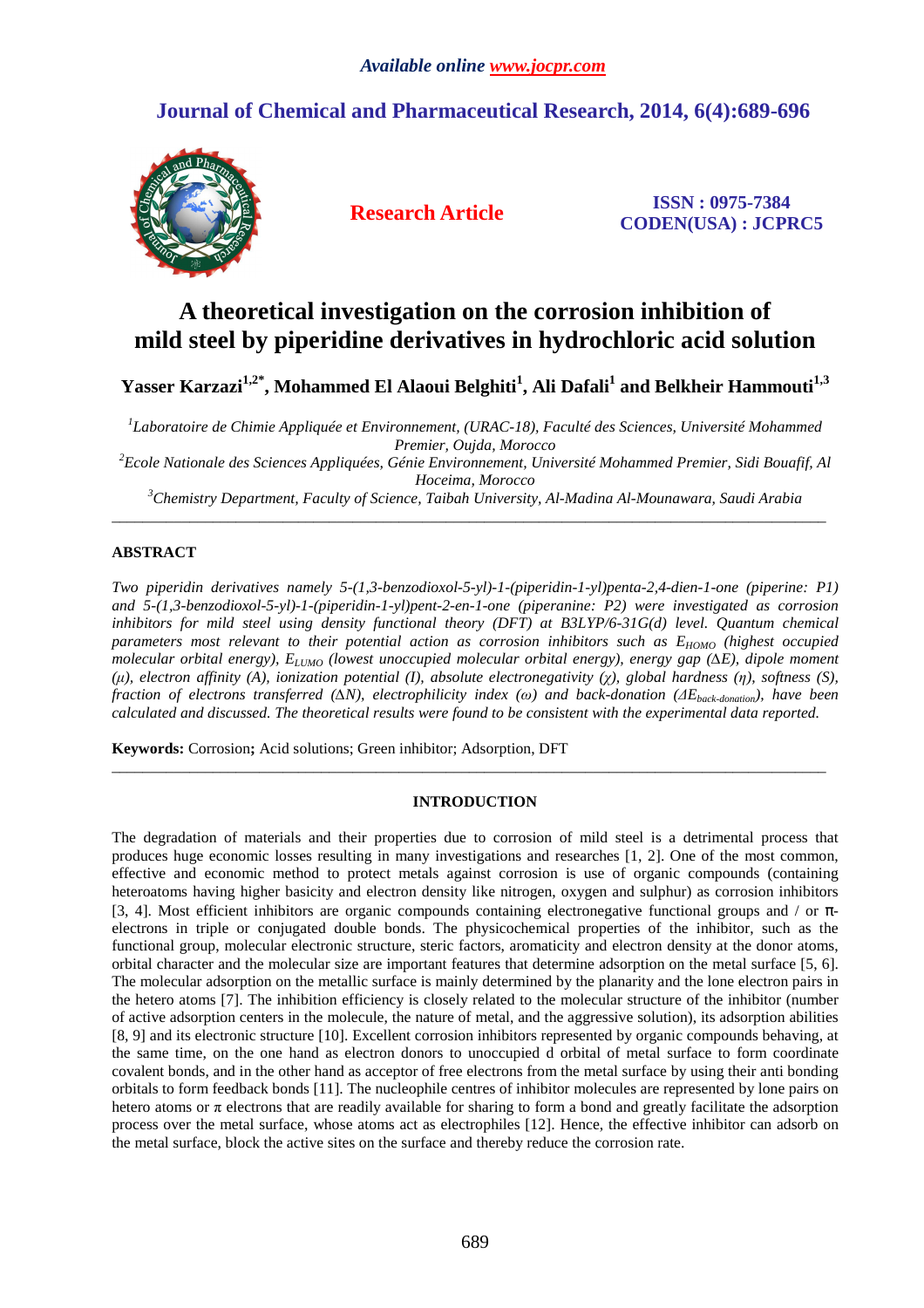The corrosion of mild steel and iron has formed a tremendous theoretical and practical area of chemical research. Quantum chemical calculations have been widely used to study the reactivity of organic compounds [13, 14] and have been proved to be a powerful tool for studying corrosion inhibition mechanism [15-17]. Khaled [18], realized a correlation between experimental efficiencies of inhibitors and the results of quantum chemical calculations, and constructed a composite index of some of the key quantum chemical parameters in order to characterize the inhibition performance of the tested molecules.

*\_\_\_\_\_\_\_\_\_\_\_\_\_\_\_\_\_\_\_\_\_\_\_\_\_\_\_\_\_\_\_\_\_\_\_\_\_\_\_\_\_\_\_\_\_\_\_\_\_\_\_\_\_\_\_\_\_\_\_\_\_\_\_\_\_\_\_\_\_\_\_\_\_\_\_\_\_\_*

The advancement in methodology and implementations has reached a point where predicted properties of reasonable accuracy can be obtained from density functional theory (DFT) calculations [19]. The geometry of the inhibitor in its ground state, as well as the nature of their molecular orbitals, highest occupied molecular orbital (HOMO) and lowest unoccupied molecular orbital (LUMO) are involved in the properties of activity of inhibitors. The inhibition property of a compound has been often correlated with energy of HOMO, LUMO and HOMO–LUMO gap.

The environmental toxicity of organic corrosion inhibitors paved the way for the search for green corrosion inhibitors as they are biodegradable, do not contain heavy metals or other toxic compounds. In the present study we will focus on two of these green corrosion inhibitors that have been characterized recently in our laboratory [20, 21].

#### **THEORY AND COMPUTATIONAL DETAILS**

The inhibition potentials of two piperidin derivatives: 5-(1,3-benzodioxol-5-yl)-1-(piperidin-1-yl)penta-2,4-dien-1 one (piperine: P1) and 5-(1,3-benzodioxol-5-yl)-1-(piperidin-1-yl)pent-2-en-1-one (piperanine: P2), Figure 1, have been elucidated using quantum chemical calculations based on density functional theory (DFT). Hence, we have investigated the relationship between the molecular, the electronic structure and the inhibition efficiency of the two studied molecules.



5-(1,3-benzodioxol-5-yl)-1-(piperidin-1-yl)penta-2,4-dien-1-one (piperine: P1)



5-(1,3-benzodioxol-5-yl)-1-(piperidin-1-yl)pent-2-en-1-one (piperanine: P2)

**Figure 1: Names, molecular structures and the abbreviations of the inhibitors investigated** 

The frontier orbital HOMO and LUMO of a chemical species are very important in defining its reactivity. A good correlation has been found between the speeds of corrosion and  $E_{HOMO}$  that is often associated with the electrondonating ability of the molecule. Survey of literature shows that the adsorption of the inhibitor on the metal surface can occur on the basis of donor–acceptor interactions between the π-electrons of the heterocyclic compound and the vacant d-orbital of the metal surface atoms [22], high value of  $E_{HOMO}$  of the molecules shows its tendency to donate electrons to appropriate acceptor molecules with low energy empty molecular orbitals. Increasing values of  $E_{HOMO}$  facilitate adsorption and therefore enhance the inhibition efficiency, by influencing the transport process through the adsorbed layer. Similar relations were found between the rates of corrosion and  $\Delta E$  ( $\Delta E = E_{LUMO}$  −  $E_{HOMO}$ ) [23-25]. The energy of the lowest unoccupied molecular orbital indicates the ability of the molecule to accept electrons. The lower the value of E<sub>LUMO</sub>, the more probable the molecule would accept electrons. Consequently, concerning the value of the energy gap ∆E, larger values of the energy difference will provide low reactivity to a chemical species. Lower values of the ∆E will render good inhibition efficiency, because the energy required to remove an electron from the lowest occupied orbital will be low [26]. Another method to correlate inhibition efficiency with parameters of molecular structure is to calculate the fraction of electrons transferred from inhibitor to metal surface. According to Koopman's theorem [27],  $E_{HOMO}$  and  $E_{LUMO}$  of the inhibitor molecule are related to the ionization potential (I) and the electron affinity (A), respectively. The ionization potential and the electron affinity are defined as  $I = -E_{HOMO}$  and  $A = -E_{LUMO}$ , respectively. Then absolute electronegativity ( $\chi$ ) and global hardness (η) of the inhibitor molecule are approximated as follows [26]: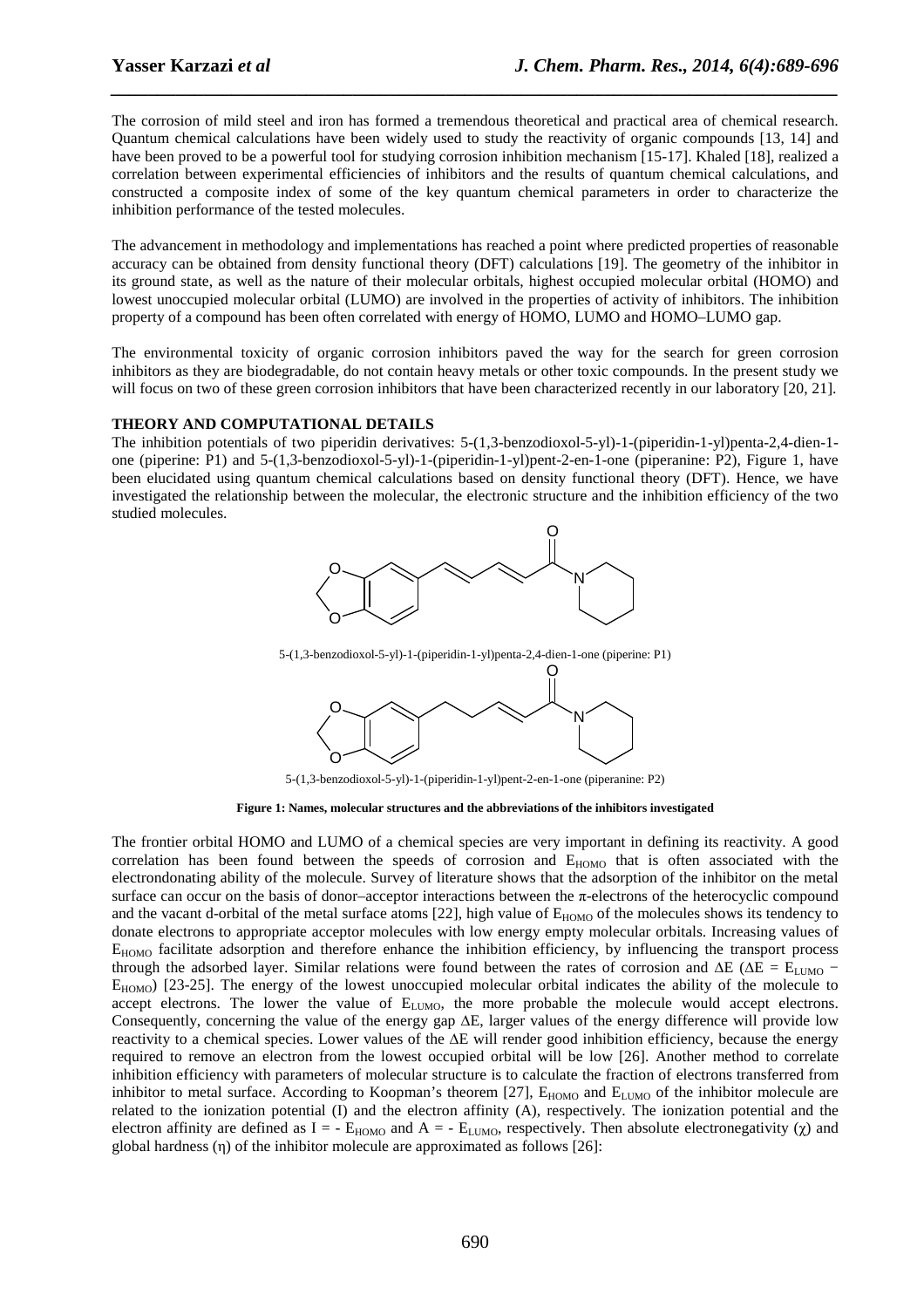$$
\chi = \frac{I + A}{2}
$$

$$
\eta = \frac{I - A}{2}
$$

As hardness (η), softness (S) is a global chemical descriptor measuring the molecular stability and reactivity and is given by:

*\_\_\_\_\_\_\_\_\_\_\_\_\_\_\_\_\_\_\_\_\_\_\_\_\_\_\_\_\_\_\_\_\_\_\_\_\_\_\_\_\_\_\_\_\_\_\_\_\_\_\_\_\_\_\_\_\_\_\_\_\_\_\_\_\_\_\_\_\_\_\_\_\_\_\_\_\_\_*

$$
S=\frac{1}{\eta}
$$

The chemical hardness fundamentally signifies the resistance towards the deformation or polarization of the electron cloud of the atoms, ions or molecules under small perturbation of chemical reaction. A hard molecule has a large energy gap and a soft molecule has a small energy gap [27].

The global electrophilicity index was introduced by Parr [28] as a measure of energy lowering due to maximal electron flow between donor and acceptor and is given by:

$$
\omega=\frac{\mu^2}{2\eta}
$$

According to the definition, this index measures the propensity of chemical species to accept electrons. A good, more reactive, nucleophile is characterized by lower value of μ, ω; and conversely a good electrophile is characterized by a high value of µ, ω. This new reactivity index measures the stabilization in energy when the system acquires an additional electronic charge ∆N from the environment. Thus the fraction of electrons transferred from the inhibitor to metallic surface,  $\Delta N$ , is given by [29]:

$$
\Delta N = \frac{\chi_{\rm Fe} - \chi_{\rm inh}}{2(\eta_{\rm Fe} + \eta_{\rm inh})}
$$

Where  $\chi_{\rm Fe}$  and  $\chi_{\rm inh}$  denote the absolute electronegativity of iron and inhibitor molecule, respectively.  $\eta_{\rm Fe}$  and  $\eta_{\rm inh}$ denote the absolute hardness of iron and the inhibitor molecule, respectively. In order to calculate the fraction of electrons transferred, a theoretical value of  $\chi_{Fe}$ =7.0 eV [29] and  $\eta_{Fe}$  = 0 by assuming that for a metallic bulk I = A [30] because they are softer than the neutral metallic atoms.

According to the simple charge transfer model for donation and back-donation of charges [31] an electronic backdonation process might be occurring governing the interaction between the inhibitor molecule and the metal surface. The concept establishes that if both processes occur, namely charge transfer to the molecule and back-donation from the molecule, the energy change is directly proportional to the hardness of the molecule, as indicated in the following expression.

$$
\Delta E_{\text{back domain}} = -\frac{\eta}{4}
$$

The  $\Delta E_{\text{back domain}}$  implies that when  $\eta > 0$  and  $\Delta E_{\text{back domain}} < 0$  the charge transfer to a molecule, followed by a backdonation from the molecule, is energeically favored. In this context, hence, it is possible to compare the stabilization among inhibiting molecules, since there will be an interaction with the same metal, then, it is expected that it will decrease as the hardness increases.

#### **RESULTS AND DISCUSSION**

Full geometry optimizations (Figure 2) with no constraints of the two molecules under study (P1 and P2) were performed using DFT based on Beck's three parameter exchange functional and Lee–Yang–Parr nonlocal correlation functional (B3LYP) [32-34] and the 6-31G\* orbital basis sets for all atoms as implemented in Gaussian 09 program [35]. This approach has been proved to be a very powerful tool for studying corrosion inhibition mechanism [15-17].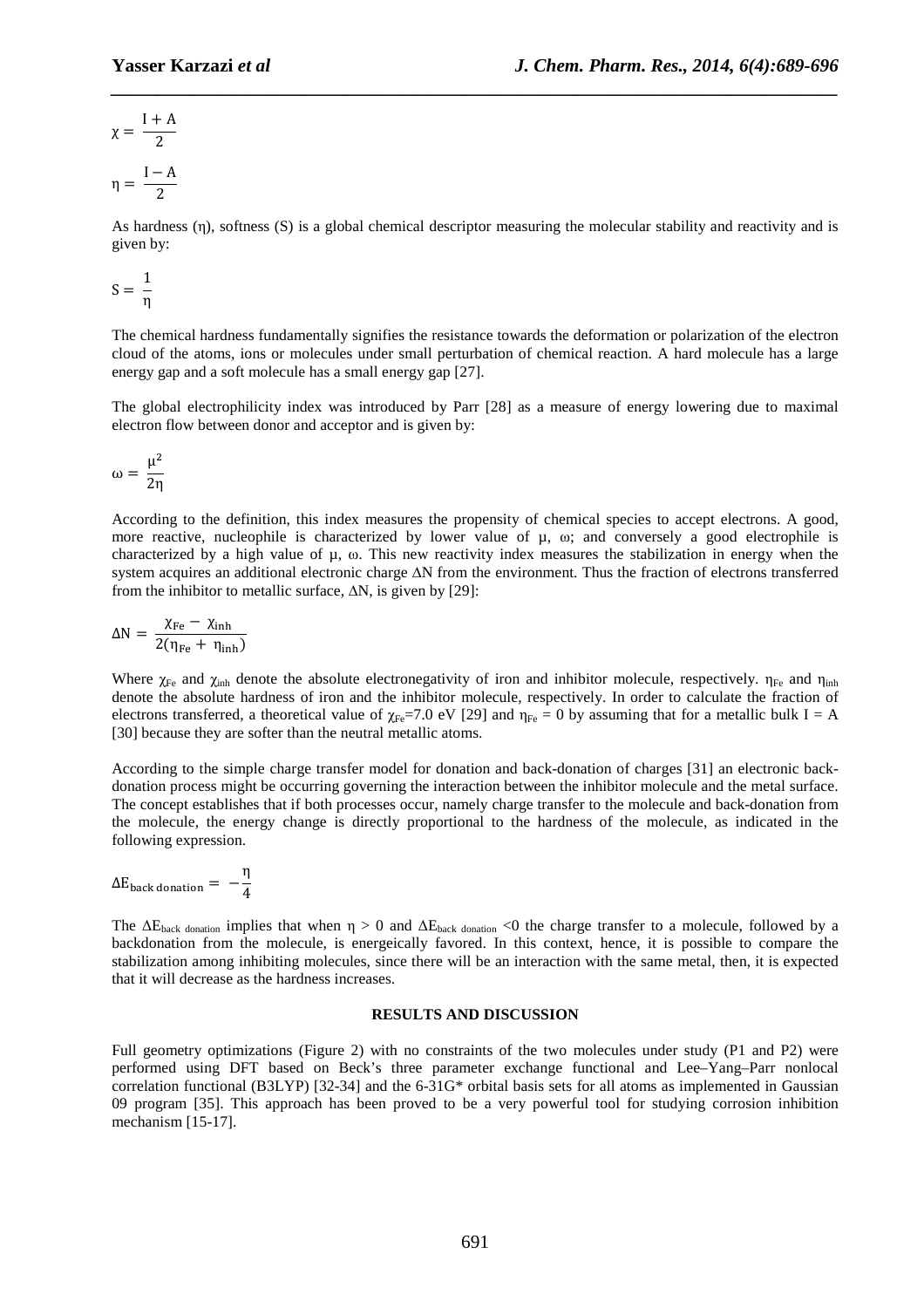

**Figure 2: Optimized structures of the compounds P1 and P2 as calculated at the B3LYP/6-31G\* level** 

The quantum chemical parameters of P1 and P2 such as the energies of highest occupied molecular orbital ( $E_{HOMO}$ ) and the lowest unoccupied molecular orbital ( $E_{LUMO}$ ), the energy gap ( $\Delta E$ ) between  $E_{HOMO}$  and  $E_{LUMO}$ , dipole moment (μ), ionization potential (Ι), electron affinity (A), absolute electronegativity (χ), global hardness (η), global electrophilicity index (ω), softness (S), fraction of electrons transferred ( $\Delta N$ ) and back donation energy ( $\Delta E_{\text{back}}$ donation) were calculated and gathered in Table 1.

|                                       | P <sub>1</sub> | P <sub>2</sub> |
|---------------------------------------|----------------|----------------|
| $E_{HOMO}$ (eV)                       | -5.270031089   | -5.267309949   |
| $E_{LUMO}$ (eV)                       | $-1.268323174$ | $-0.670760915$ |
| $\Delta E = E_{LUMO} - E_{HOMO} (eV)$ | 4.001707915    | 4.596549034    |
| $I = -E_{HOMO} (eV)$                  | 5.270031089    | 5.267309949    |
| $A = -E_{LUMO}(eV)$                   | 1.268323174    | 0.670760915    |
| $\chi$ (eV)                           | 3.269177132    | 2.969035432    |
| $\eta$ (eV)                           | 2.000853958    | 2.298274517    |
| $\mu$ (debye)                         | 3.6976         | 3.4766         |
| $\omega$                              | 3.421039289    | 2.63467221     |
| S                                     | 0.499786602    | 0.435109032    |
| ΔN                                    | 0.932307642    | 0.876954545    |
| IE $(%)$                              | 98.9 [49]      | 97.5 [50]      |

**Table 1: Calculated quantum chemical parameters of the studied molecules** 

The inhibition effect of a given compound is usually ascribed to adsorption of the molecule on metal surface. There can be physical adsorption (physisorption) and chemical adsorption (chemisorption) depending on the adsorption strength. When chemisorption takes place, one of the reacting species acts as an electron pair donor and the other one act as an electron pair acceptor. The energy of the highest occupied molecular orbital ( $E_{HOMO}$ ) measures the tendency of the molecule to donate electrons to appropriate acceptor molecules with low energy, empty molecular orbital. Increasing values of E<sub>HOMO</sub> facilitate adsorption and therefore enhance the inhibition efficiency, by influencing the transport process through the adsorbed layer. Therefore, higher values of  $E_{HOMO}$  indicate better tendency towards the donation of electron, enhancing the adsorption of the inhibitor on mild steel and therefore better inhibition efficiency. In this context, survey of Table 1 shows that, the  $E_{HOMO}$  of inhibitors P1 and P2 are almost the same: -5.270031089 (eV) and -5.267309949 (eV), respectively. This result is in good agreement with the experiment where the inhibition efficiency (IE) for these compounds is comparable: (98.9 and 97.5 for inhibitors P1 and P2, respectively).

The ground state geometry of the inhibitor as well as the nature of its frontier molecular orbitals, namely, the HOMO and LUMO are involved in the activity properties of the inhibitors. Noteworthy, the shape of the HOMO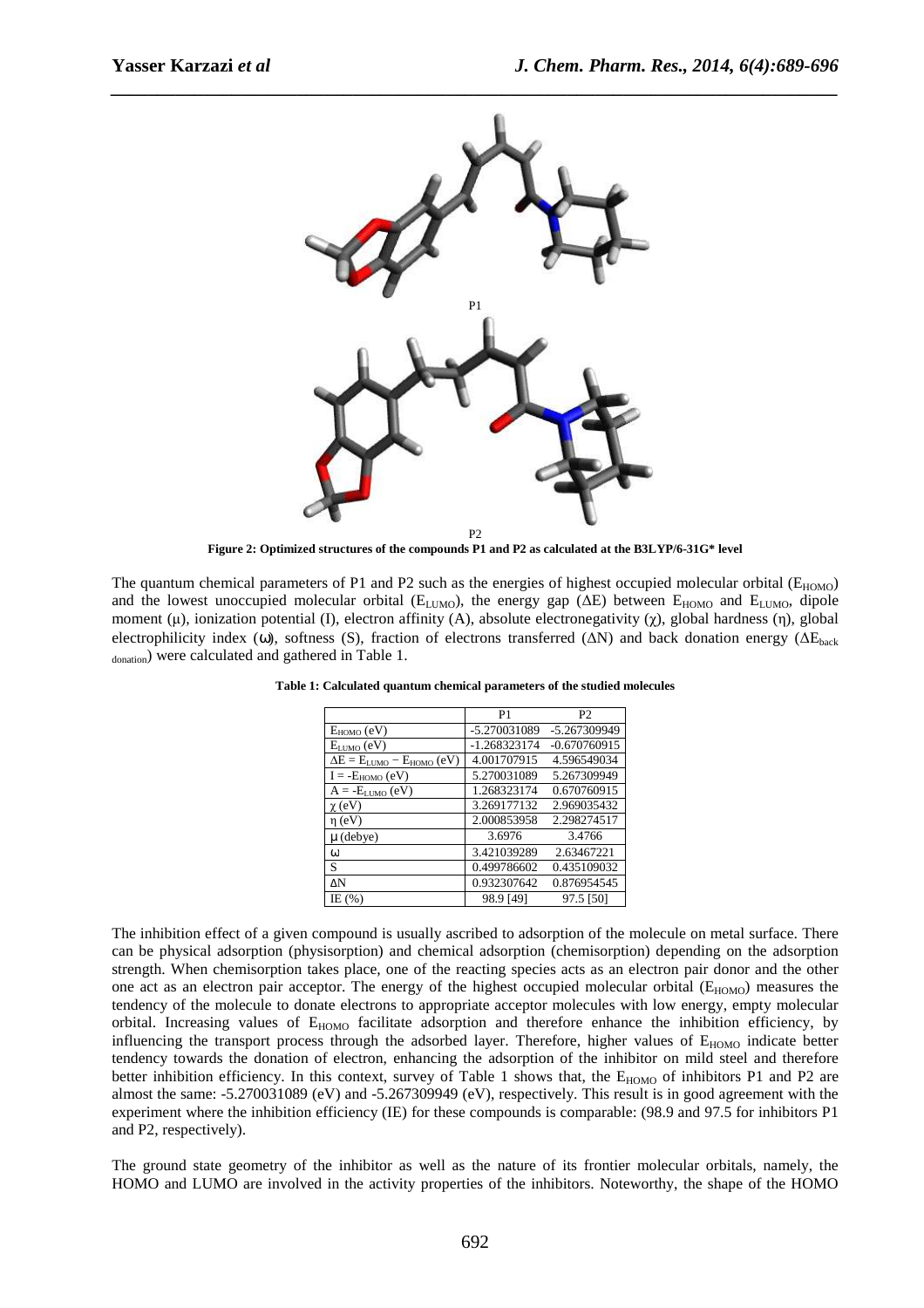and LUMO is structural dependant as shown in Figure 3. The electron density of the HOMO location in the inhibitors under study is mostly distributed on the atoms having a delocalized character indicating that these are the favorite adsorption sites. The HOMO and LUMO are strongly localized for the molecules P1 and P2 (due to non planarity of these molecules). Noteworthy, a comparison of the shape of the frontier molecular orbitals HOMO and LUMO shows that the delocalisation in P1 inhibitor is enhanced by the presence of a double bond on the middle of the molecule (simple bond for P2 inhibitor).

*\_\_\_\_\_\_\_\_\_\_\_\_\_\_\_\_\_\_\_\_\_\_\_\_\_\_\_\_\_\_\_\_\_\_\_\_\_\_\_\_\_\_\_\_\_\_\_\_\_\_\_\_\_\_\_\_\_\_\_\_\_\_\_\_\_\_\_\_\_\_\_\_\_\_\_\_\_\_*



**Figure 3: Schematic representation of HOMO and LUMO molecular orbital of studied molecules** 

According to the frontier molecular orbital theory (FMO) of chemical reactivity, transition of electron is due to interaction between highest occupied molecular orbital (HOMO) and lowest unoccupied molecular orbital (LUMO) of reacting species [36]. The inhibitor does not only donate electron to the unoccupied d orbital of the metal ion but can also accept electron from the d-orbital of the metal leading to the formation of a feedback bond. The energy of the lowest unoccupied molecular orbital, E<sub>LUMO</sub>, indicates the ability of the molecule to accept electrons. The binding ability of the inhibitor to the metal surface increases with increasing of the HOMO and decreasing of the LUMO energy values. Therefore, the lower the value of E<sub>LUMO</sub> is the more probable the molecule to accept electrons. In our studies the inhibitor P1 having low value of  $E_{LUMO}$  -1.268323174 could have better performance as corrosion inhibitor. This is in good agreement with the experiment where P1 inhibitor is more efficient than P2 one. Energy gap is an important parameter as a function of reactivity of the inhibitor molecule toward the adsorption on the metallic surface. As ∆E decreases, the reactivity of the molecule increases leading to increase in the %IE of the molecule. Lower values of the energy difference will render good inhibition efficiency, because the energy to remove an electron from the last occupied orbital will be low [37]. A molecule with a low energy gap is more polarization and is generally associated with the high chemical activity and low kinetic stability and is termed soft molecule [27]. In our study, the trend for the ( $\Delta E$ ) values follows the order P2 > P1, which suggests that P1 ( $\Delta E$  = 4.00170715 eV) has the highest reactivity in comparison to the other compound P2 and would therefore likely interact strongly with the metal surface. The results as indicated in Table 1 show that inhibitor P1 has the lowest energy gap, this means that the molecule could have better performance as corrosion inhibitor.

The dipole moment  $\mu$  (Debye) is another important electronic parameter that results from non uniformed distribution of charges on the various atoms in the molecule. The high value of dipole moment probably increases the adsorption between chemical compound and metal surface [38]. The energy of the deformability increases with the increase in µ, making the molecule easier to adsorb at the Fe surface. The volume of the inhibitor molecules also increases with the increase of µ. This increases the contact area between the molecule and surface of iron and increasing the corrosion inhibition ability of inhibitors. In our study the value 3.6976 (Debye) of P1 enumerates its better inhibition efficiency.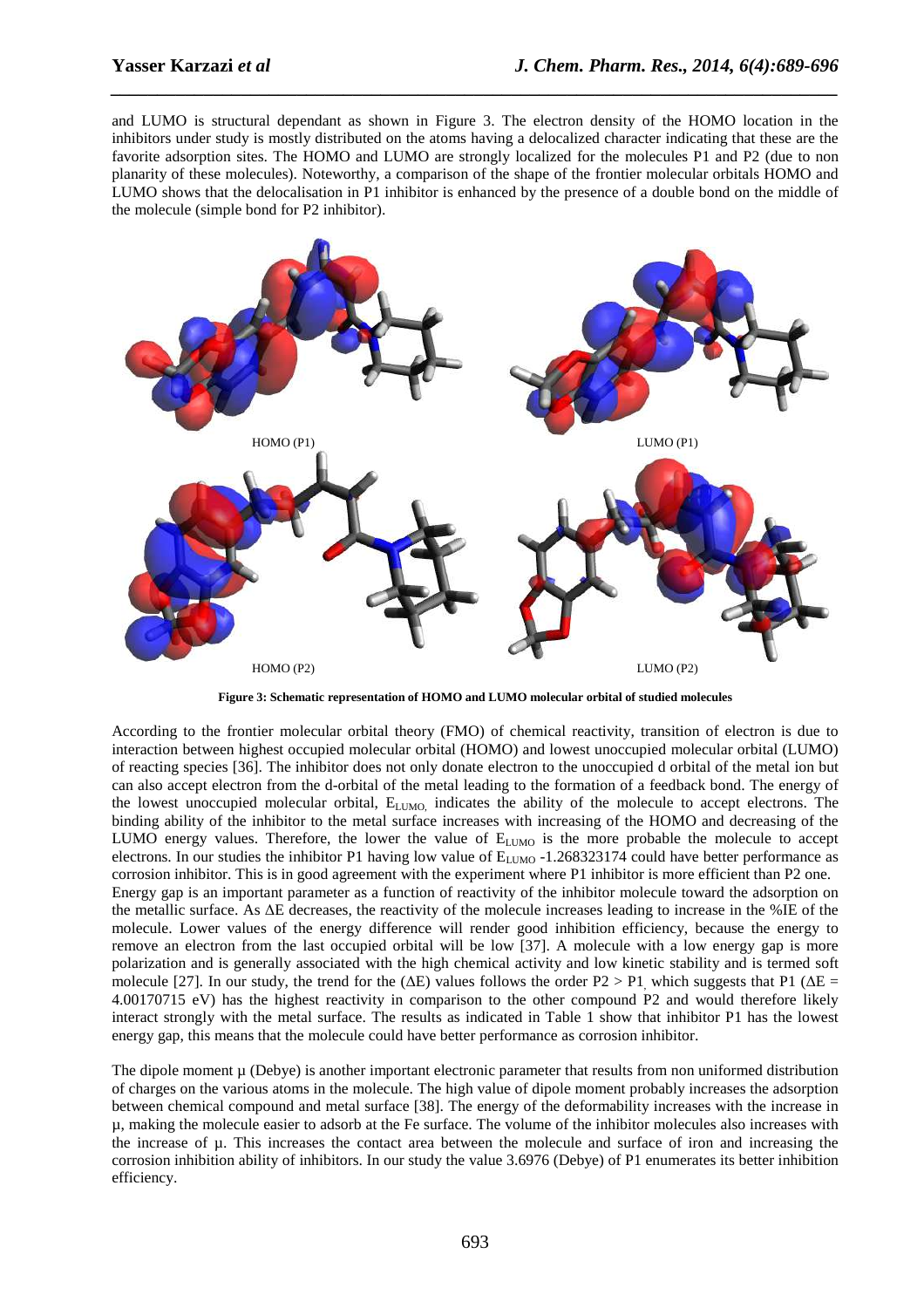Absolute hardness and softness are important properties to measure the molecular stability and reactivity. It is apparent that the chemical hardness fundamentally signifies the resistance towards the deformation or polarization of the electron cloud of the atoms, ions or molecules under small perturbation of chemical reaction. A hard molecule has a large energy gap and a soft molecule has a small energy gap [39]. In the present study, the inhibitor P1 with low hardness value 2.000853958 (eV) compared with the other compound P2 have a low energy gap. Normally, the inhibitor with the least value of global hardness (hence the highest value of global softness) is expected to have the highest inhibition efficiency [12]. For the simplest transfer of electron, adsorption could occur at the part of the molecule where softness (S), which is a local property, has a highest value [40]. P1 with the softness value of 0.499786602 has the highest inhibition efficiency.

*\_\_\_\_\_\_\_\_\_\_\_\_\_\_\_\_\_\_\_\_\_\_\_\_\_\_\_\_\_\_\_\_\_\_\_\_\_\_\_\_\_\_\_\_\_\_\_\_\_\_\_\_\_\_\_\_\_\_\_\_\_\_\_\_\_\_\_\_\_\_\_\_\_\_\_\_\_\_*

The absolute electronegativity is the chemical property that describes the ability of a molecule to attract electrons towards itself in a covalent bond. According to Sanderson's electronegativity equalization principle [41], the molecule P1 with a high electronegativity quickly reaches equalization and hence low reactivity is expected which in turn indicates low inhibition efficiency. The Table 1 shows the order of electronegativity as  $P1 > P2$ . Hence an increase in the difference of electronegativity between the metal and inhibitor is observed in the order  $P1 > P2$ .

The number of electrons transferred (∆N) was also calculated and tabulated in Table 1. Values of (∆N) show that the inhibition efficiency resulting from electron donation agrees with Lukovits's study [42]. If  $\Delta N < 3.6$ , the inhibition efficiency increases by increasing electron-donating ability of these inhibitors to donate electrons to the metal surface and it increases in the following order: P1 > P2. The results indicate that ∆N values correlates strongly with experimental inhibition efficiencies. Thus, the highest fraction of electrons transferred is associated with the best inhibitor P1, while the least fraction is associated with the inhibitor that has the least inhibition efficiency P2. The Inhibitor P1 with the ∆N value of 0.9323 has the highest inhibition efficiency.

The global electrophilicity index,  $\omega$ , shows the ability of the inhibitor molecules to accept electrons. It is a measure of the stabilization in energy after a system accepts additional amount of electron charge ∆N from the environment [28]. In our case, the inhibitor P1 with high electrophilicity index value (3.421039289) than the other compound is the strongest nucleophile and therefore has the highest inhibition efficiency [43].

The calculated  $\Delta_{\text{Eback domain}}$  values for the inhibitors as listed in Table 1 reveal that the order followed is: P1 > P2, which indicates that back-donation is favored for the P1 molecule which is the best inhibitor.

Figure 4 representing the effective atomic charges from Mulliken poupulations of the inhibitors P1 and P2, shows that oxygen atoms in benzodioxol ring, some carbone atoms of benzodioxol ring, carbone atoms of the two double bonds for P1 (respectively one double bond for P2), nitrogen and carbon atoms of the pyridine ring, and oxygen atom of the carbonyl group carry more negative charges, while the remaining heavy atoms carry more positive charges. This means that the atoms carrying negative charges are the negative charge centers, which can offer electrons to the Fe atoms to form coordinate bond, and the atoms carrying positive charges are the positive charge centers, which can accept electrons from orbital of Fe atoms to form feedback bond. We emphasize also that the most negatively charged atoms are the three oxygen atoms followed by the nitrogen atom.

The optimized structure is in accordance with the fact that excellent corrosion inhibitors cannot only offer electrons to unoccupied orbital of the metal, but also accept free electrons from the metal. Therefore, it can be inferred that benzodioxol ring, the two double bonds for P1 (respectively only one double bond for P2), pyridine ring, and oxygen atom of the carbonyl group are the possible active adsorption sites.

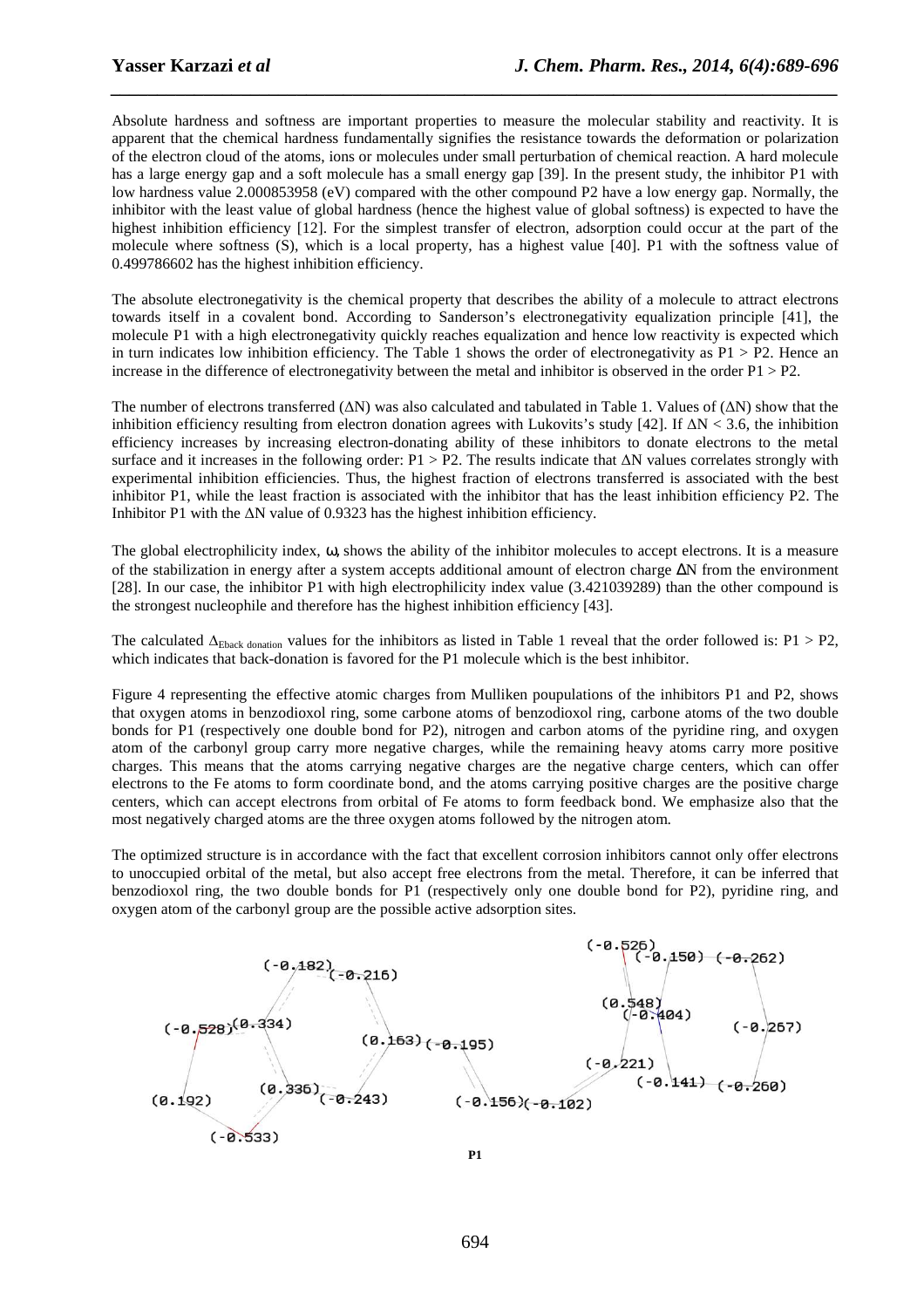

**Figure 4: Effective atomic charges of heavy atoms from Mulliken poupulations of P1 and P2** 

#### **CONCLUSION**

The inhibition efficiency of two piperidin derivatives namely 5-(1,3-benzodioxol-5-yl)-1-(piperidin-1-yl)penta-2,4 dien-1-one (P1) and 5-(1,3-benzodioxol-5-yl)-1-(piperidin-1-yl)pent-2-en-1-one (P2) has been investigated using DFT quantum chemical approach. From the results and findings of the present study, it can be concluded that P1 and P2 are good inhibitors for the corrosion of mild steel in HCl solution. The inhibitory potentials of the inhibitors are due to the transfer of electron from the inhibitor to Fe in mild steel or vice versa. From experimental and theoretical data, the trend for the variation of the inhibition efficiencies of the compounds is  $P1 > P2$ . We emphasized also that benzodioxol ring, the two double bonds for P1 (respectively only one double bond for P2), pyridine ring, and oxygen atom of the carbonyl group are the possible active adsorption sites. Therefore, the use of quantum chemical parameters is appropriate in modelling the inhibitory of the studied piperidin based molecules.

#### **Acknowledgments**

Prof. Y. KARZAZI extends his appreciation to the Laboratory for Chemistry of Novel Materials, University of Mons, Belgium, for access to the computational facility in Mons

#### **REFERENCES**

[1] NO Eddy; EE Ebenso, *Pigment and Resin Tech.*, **2010**, 39, 77-83.

- [2] ST Arab; AM Al Turkustani, *Portugaliae Electrochim Acta*, **2006**, 24, 53-69.
- [3] S Kertit; B Hammouti, *Appl. Surf. Sci.,* **1996**, 93, 59.
- [4] AS Fouda; AS Elithy, *Corros. Sci.,* **2009**, 51(4), 868-875.

[5] A Ghazoui; A Zarrouk; N Bencaht; R Salghi; M Assouag; M El Hezzat; A Guenbour; B Hammouti, *J. Chem. Pharmac. Res.*, **2014**, 6, 704-712.

- [6] H Ju; ZP Kai; Y Li, *Corros. Sci*, **2008**, 50, 865-871.
- [7] SS Abd El-Rehim; MAM Ibrahim; FFJ Khaled, *J. Appl. Electrochem*., **1999**, 29, 593.
- [8] M Elayyachy; A Elidrissi; B Hammouti, *Corros. Sci.*, **2006,** 48, 2470-2479.
- [9] M Bouklah; B Hammouti; M Lagrenée; F Bentiss, *Corros. Sci.*, **2006,** 48, 2831-2842
- [10] AE Stoyanova; SD Peyerimhoff, *Electrochim. Acta,* **2002**, 47, 1365-1371.
- [11] K Barouni, A Kassale, A Albourine, O Jbara, B Hammouti, L Bazzi, *J. Mater. Environ. Sci.*, **2014**, 5, 456-463.
- [12] EE Ebenso; DA Isabirye; NO Eddy, *Int. J. Mol. Sci.,* **2010**, 11, 2473-2498.
- [13] Y Karzazi; G Surpateanu, *Heterocycles*, **1999,** 51, 863-925.
- [14] Y Karzazi; G Vergoten; G Surpateanu, *J. Mol. Struct.,* 1998, 471, 83-93.
- [15] A Zarrouk; H Zarrok; R Salghi; R Touir; B Hammouti; N Benchat; LL Afrine; H Hannache; M El Hezzat; M
- Bouachrine, *J. Chem. Pharmac. Res.*, 2013, 5, 1482-1491
- [16] F Bentiss; M Lebrini; M Lagrenee, *Corros. Sci.*, **2005**, 47, 2915-2931.
- [17] A Ansari, M Znini, I Hamdani, L Majidi, A Bouyanzer, B Hammouti, , *J. Mater. Environ. Sci.*, **2014**, 5, 81-94.
- [18] KF Khaled; K Basic-Samardzija; N Hackerman, *Electrochim. Acta,* **2005,** 50, 2515.
- [19] F Kandemirli; S Sagdinc, *Corros. Sci.,* **2007,** 49, 2118.
- [20] M Dahmani; A Et-Touhami; SS Al-Deyab; B Hammouti; A Bouyanzer*, Int. J. Electrochem. Sci*., **2010,** 5, 1060-1069.

[21] M Dahmani; SS Al-Deyab; A Et-Touhami; B Hammouti; A Bouyanzer; R Salghi; A El Mejdoubi, *Int. J. Electrochem. Sci.,* **2012,** 7, 2513-2522.